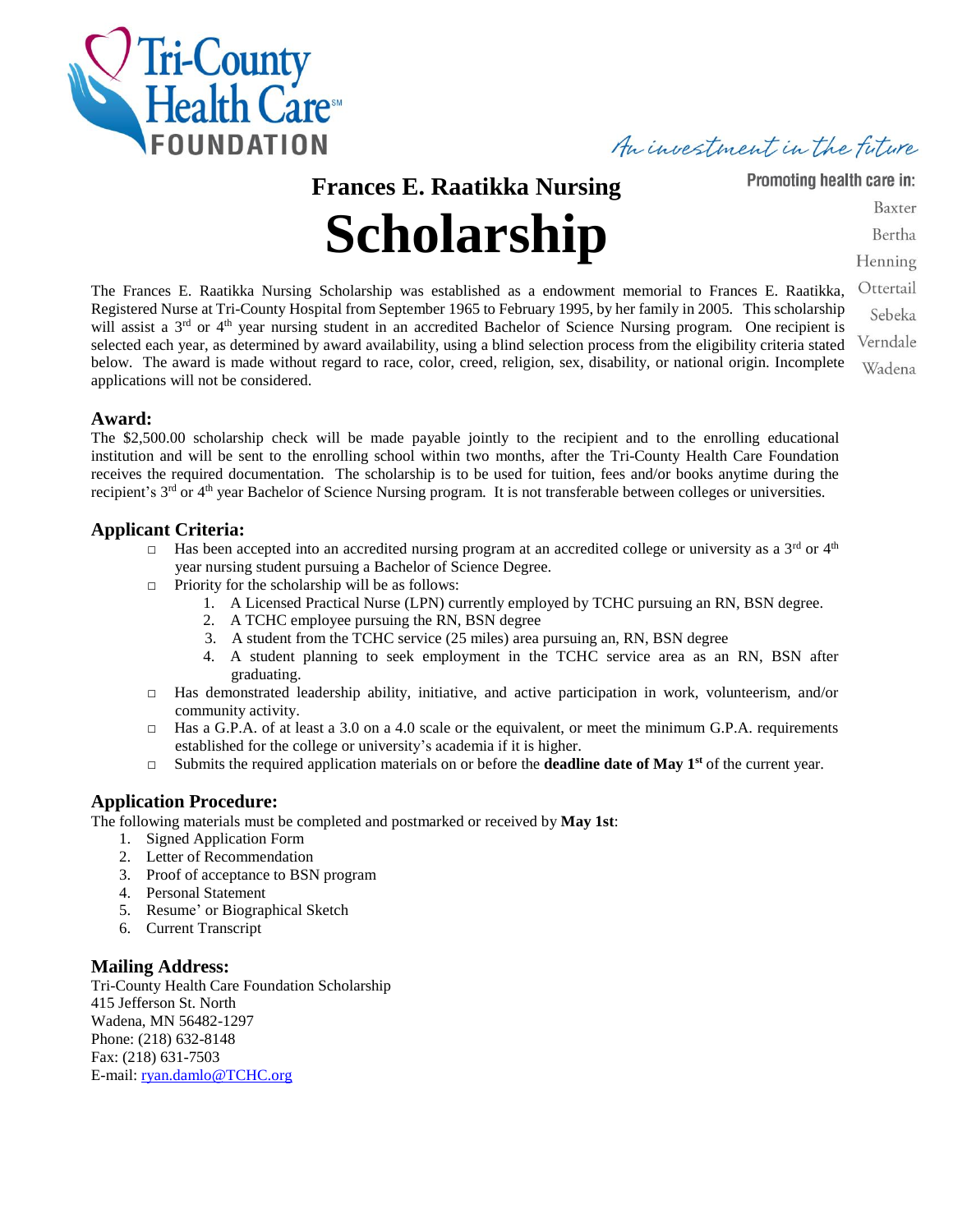### **TCHC FOUNDATION**

Frances E. Raatikka Scholarship Application



| <b>STUDENT DATA:</b>                                                                                        |                                   |                                     |                             |                 |                                                       |            |     |  |  |
|-------------------------------------------------------------------------------------------------------------|-----------------------------------|-------------------------------------|-----------------------------|-----------------|-------------------------------------------------------|------------|-----|--|--|
| Last Name                                                                                                   |                                   | <b>First Name</b><br>Middle Initial |                             |                 |                                                       |            |     |  |  |
| <b>Home Address</b>                                                                                         |                                   |                                     |                             |                 |                                                       |            |     |  |  |
| City                                                                                                        | State                             |                                     |                             |                 | Zip Code                                              |            |     |  |  |
| Telephone<br>(home)                                                                                         |                                   | (work)                              |                             |                 | (cell)                                                |            |     |  |  |
| <b>Email Address</b>                                                                                        |                                   |                                     |                             |                 |                                                       |            |     |  |  |
|                                                                                                             |                                   |                                     |                             |                 |                                                       |            |     |  |  |
| <b>ELIBILITY CRITERIA:</b>                                                                                  |                                   |                                     |                             |                 |                                                       |            |     |  |  |
| 1. Are you currently an LPN at Tri-County Health Care pursing an RN, BSN degree?                            |                                   |                                     |                             |                 |                                                       | Yes        | ⊺No |  |  |
| 2. Are you currently a Tri-County Health Care employee pursuing an RN, BSN degree?                          |                                   |                                     |                             |                 |                                                       | Yes        | ⊺No |  |  |
| 3. Do you currently live in the Tri-County Health Care service area?                                        |                                   |                                     |                             |                 |                                                       | Yes        | ∏No |  |  |
| 4. Do you plan to live in the Tri-County Health Care service area upon completion of the RN, BSN<br>degree? |                                   |                                     |                             |                 |                                                       | $\Box$ Yes | ∏No |  |  |
|                                                                                                             |                                   |                                     |                             |                 |                                                       |            |     |  |  |
| <b>HEALTH CARE PROGRAM DATA:</b>                                                                            |                                   |                                     |                             |                 |                                                       |            |     |  |  |
| College or University                                                                                       |                                   |                                     |                             |                 |                                                       |            |     |  |  |
| Address                                                                                                     |                                   |                                     |                             |                 |                                                       |            |     |  |  |
| Telephone Number                                                                                            |                                   |                                     |                             |                 |                                                       |            |     |  |  |
| Bachelor of Science Nursing Program                                                                         |                                   |                                     |                             |                 | <b>Currently Enrolled?</b><br>$\Box$ Yes<br>$\Box$ No |            |     |  |  |
| Length of Program                                                                                           | <b>Start Date</b>                 |                                     |                             |                 |                                                       |            |     |  |  |
| Cumulative Grade Point Average (G.P.A.)                                                                     |                                   |                                     |                             |                 | On a scale of                                         |            |     |  |  |
| Level during the academic year of this application (BSN)                                                    | 3rd Year                          |                                     | $\Box$ 4 <sup>th</sup> Year |                 |                                                       |            |     |  |  |
|                                                                                                             |                                   |                                     |                             |                 |                                                       |            |     |  |  |
| <b>APPLICANT INFORMATION:</b>                                                                               |                                   |                                     |                             |                 |                                                       |            |     |  |  |
| List health care experience for the most recent two (2) years.                                              |                                   |                                     |                             |                 |                                                       |            |     |  |  |
| School                                                                                                      | Location                          |                                     |                             | Course of Study |                                                       | Dates      |     |  |  |
|                                                                                                             |                                   |                                     |                             |                 |                                                       |            |     |  |  |
|                                                                                                             |                                   |                                     |                             |                 |                                                       |            |     |  |  |
|                                                                                                             |                                   |                                     |                             |                 |                                                       |            |     |  |  |
|                                                                                                             |                                   |                                     |                             |                 |                                                       |            |     |  |  |
| Employment history:                                                                                         |                                   |                                     |                             |                 |                                                       |            |     |  |  |
| Employer                                                                                                    | <b>Title/Position</b><br>Location |                                     |                             |                 |                                                       | Dates      |     |  |  |
|                                                                                                             |                                   |                                     |                             |                 |                                                       |            |     |  |  |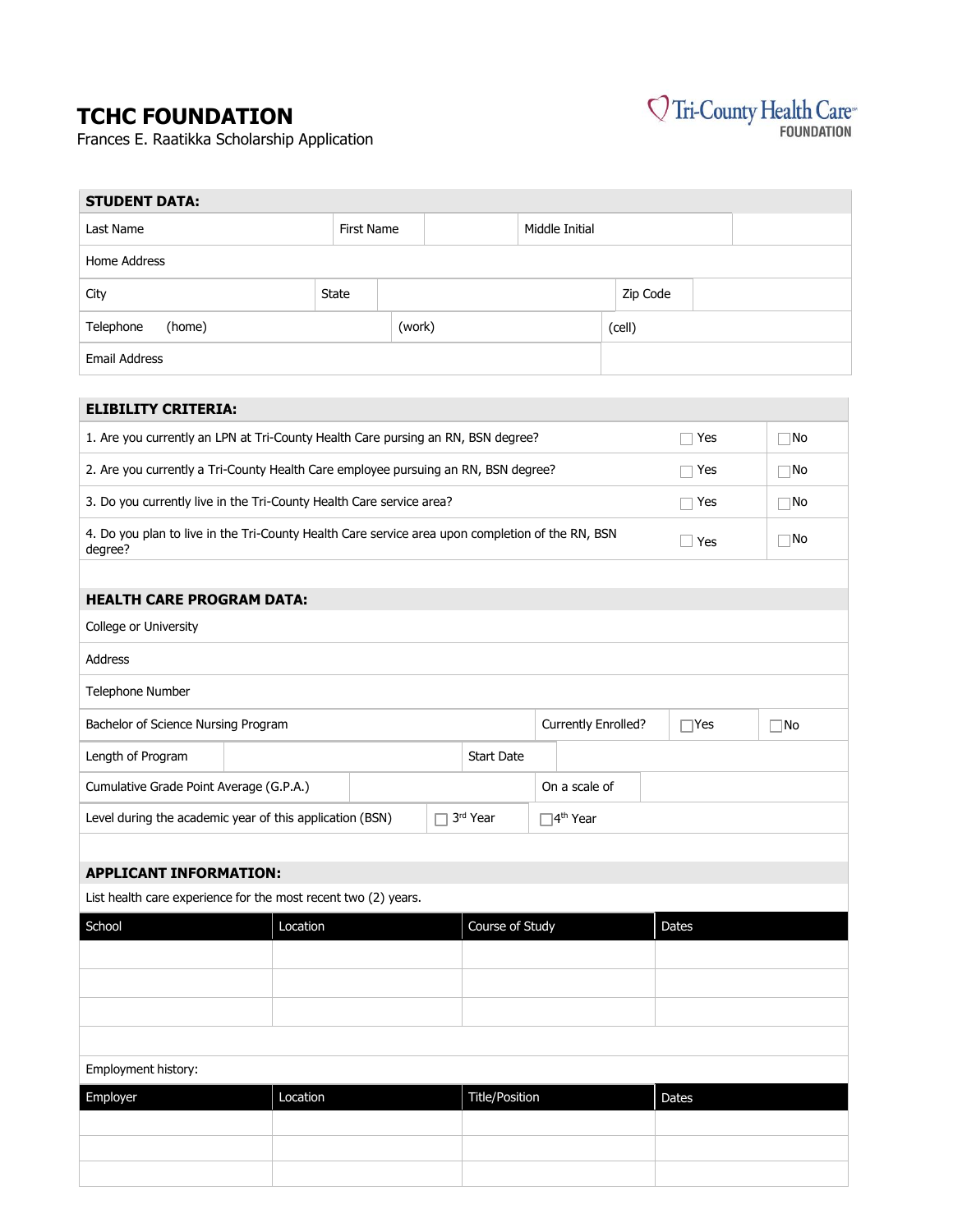| List or describe community service activities in which you have participated and your responsibilities and/or accomplishments. |  |  |
|--------------------------------------------------------------------------------------------------------------------------------|--|--|
|                                                                                                                                |  |  |

| Activity                      | Year(s) | Responsibilities and Accomplishments |
|-------------------------------|---------|--------------------------------------|
|                               |         |                                      |
|                               |         |                                      |
|                               |         |                                      |
|                               |         |                                      |
| <b>FINANCIAL INFORMATION:</b> |         |                                      |
|                               |         |                                      |

\$

\$

| Estimated annual cost of health care program including tuition, books, supplies, etc.<br>(Do not include costs such as housing, food, transportation, child care, etc.) |  |
|-------------------------------------------------------------------------------------------------------------------------------------------------------------------------|--|
| Estimated financial assistance to be received for the academic year this application<br>including grants, scholarships, fellowships, etc.                               |  |

#### **LETTER OF RECOMMENDATION**

Using the attached form, include a Letter of Recommendation from a teacher, supervisor, counselor or employer. If the Letter of Recommendation is sealed, the candidate's name and the name of the scholarship should be clearly labeled on the outside of the envelope.

#### **PERSONAL STATEMENT:**

Write a personal statement describing your career goals and why you selected the health care program you did. The personal statement should not exceed 250 words.

#### **Applicant Signature:**

I certify that the above information is correct.

Applicant: Date: Date: Date: Date: Date: Date: Date: Date: Date: Date: Date: Date: Date: Date: Date: Date: Date: Date: Date: Date: Date: Date: Date: Date: Date: Date: Date: Date: Date: Date: Date: Date: Date: Date: Date: D

#### **APPLICATION CHECKLIST:**

The following materials must be completed and returned by **May 1st**:

- □ Signed Application Form
- □ Letter of Recommendation
- □ Proof of Acceptance to BSN program
- □ Personal Statement
- □ Resume' or Biographical Sketch
- □ Current Transcript